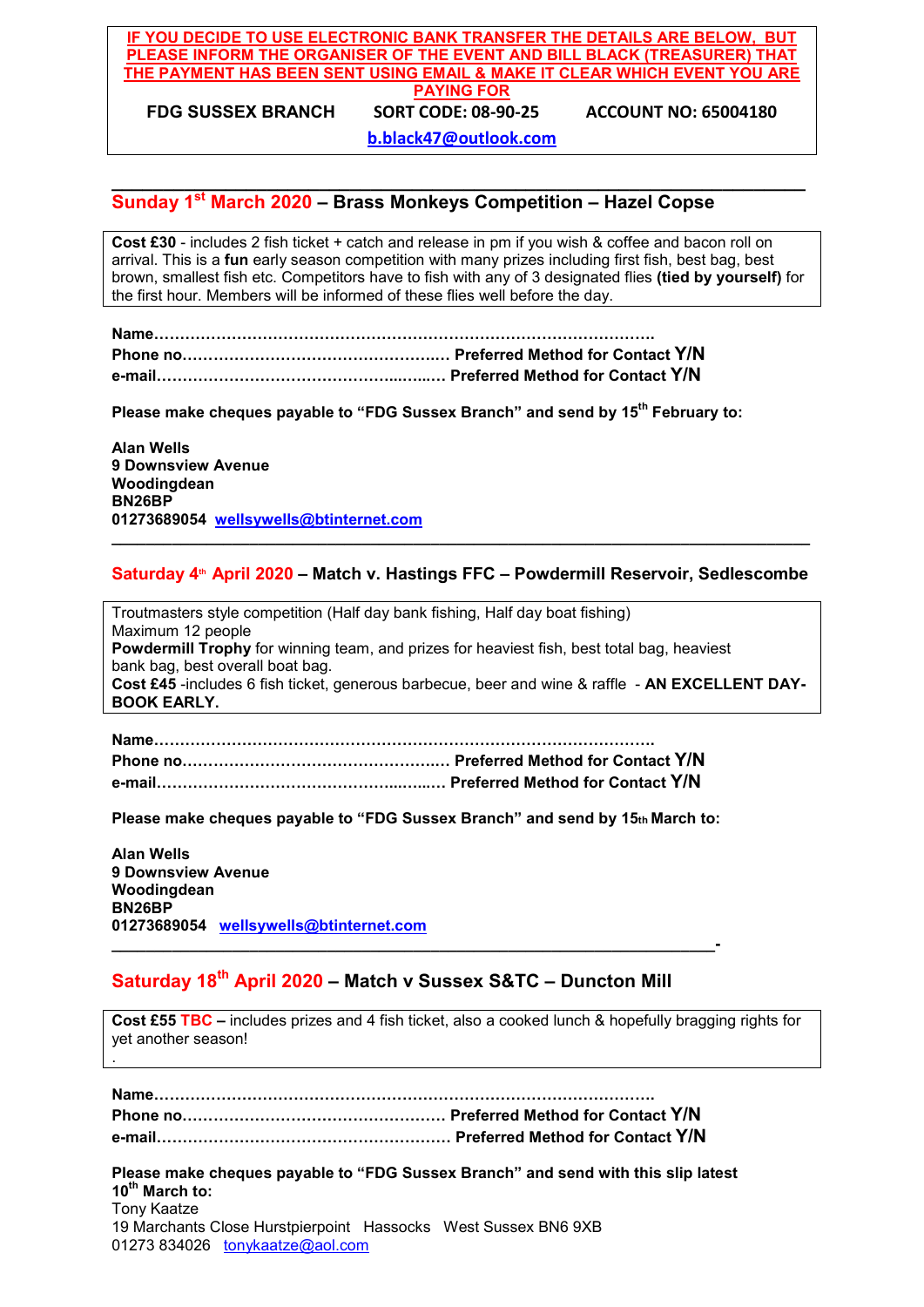SUN 26<sup>th</sup> April- FDG Elinor Bank Competition- Please see main FDG web site for booking form. **http://www.flydressersguild.org/ You need a team of 3.**

**\_\_\_\_\_\_\_\_\_\_\_\_\_\_\_\_\_\_\_\_\_\_\_\_\_\_\_\_\_\_\_\_\_\_\_\_\_\_\_\_\_\_\_\_\_\_\_\_\_\_\_\_\_\_\_\_\_\_\_\_\_\_\_\_\_\_\_\_\_\_\_\_\_\_\_\_\_\_\_\_**

#### **Sunday 26th April 2020 – Branch Charity Pairs Competition- Bewl Water**

Pairs Boat Fishing Competition against other local clubs. Trophies for top pair from Branch. **Cost £51** includes 8 fish ticket, boat hire & donation to winning pair's charity of their choice

**Name ……………………………………………………………………………………… Phone no…………………………………………………………………………………… Preferred boat partner………………………. OR Partner required (circle if required)**

Please make cheques payable to "FDG Sussex Branch" post-dated to 15<sup>th</sup> April, and send with **this slip to**

**Ray Love 5 Clifford Avenue Eastbourne East Sussex BN21 1XL 07813 260771 raylove500@sky.com**

**Sunday 17th May 2020 – Frank Darrah Trophy - Branch Pairs Boat Competition -Arlington**

**\_\_\_\_\_\_\_\_\_\_\_\_\_\_\_\_\_\_\_\_\_\_\_\_\_\_\_\_\_\_\_\_\_\_\_\_\_\_\_\_\_\_\_\_\_\_\_\_\_\_\_\_\_\_\_\_\_\_\_\_\_\_\_\_\_\_\_\_\_\_\_**

**Cost £35 - which includes 6 fish ticket and boat hire, assuming at least 10 participants. (plus a drink at lunchtime!) This is the club's long standing pairs boat competition. Those with Arlington season tickets should contact David Painter (organiser).**

**Name…………………………………………………………………………………….** Phone no…………………………………………… Preferred Method for Contact Y/N

**e-mail………………………………………………… Preferred Method for Contact Y/N**

**Preferred boat partner……………………….OR Partner required (circle if required) Make cheques payable to "FDG Sussex Branch" and send with this slip no later than Sunday 20th April to David Painter at below address:**

**David Painter 135 London Rd Hailsham East Sussex BN273AN 01323 843749 painterchrl@aol.com**

**\_\_\_\_\_\_\_\_\_\_\_\_\_\_\_\_\_\_\_\_\_\_\_\_\_\_\_\_\_\_\_\_\_\_\_\_\_\_\_\_\_\_\_\_\_\_\_\_\_\_\_\_\_\_\_\_\_\_\_\_\_\_\_\_\_\_\_\_\_\_\_\_ Thursday 28th May 2020 – Branch Evening Outing – Arlington Reservoir** 

**Cost - £13 for 2 fish, £19 for 4 fish, £23 for 6 fish, plus boat & motor £15 if required (or £7.50 if sharing).** These prices are the same as Arlington members, so SE Water require numbers to qualify for this special concession and payment in advance. So please book early & **do it through SFDG even if you are a member**. Let me know if you are a season ticket holder but are coming to cater for you in with the free refreshments afterwards in evening.

|                           | Ticket required: 2 fish - 4 fish - 6 fish (please circle). Boat? Yes/No Boat Partner?           |
|---------------------------|-------------------------------------------------------------------------------------------------|
|                           | Please return this slip no later than 3 <sup>rd</sup> May 2020 with your cheque payable to "FDG |
| <b>Sussex Branch</b> " to |                                                                                                 |
| Alan Wells                |                                                                                                 |
| 9 Downsview Avenue        |                                                                                                 |
| Woodingdean               |                                                                                                 |
| <b>BN26BP</b>             |                                                                                                 |
|                           | 01273689054 wellsywells@btinternet.com                                                          |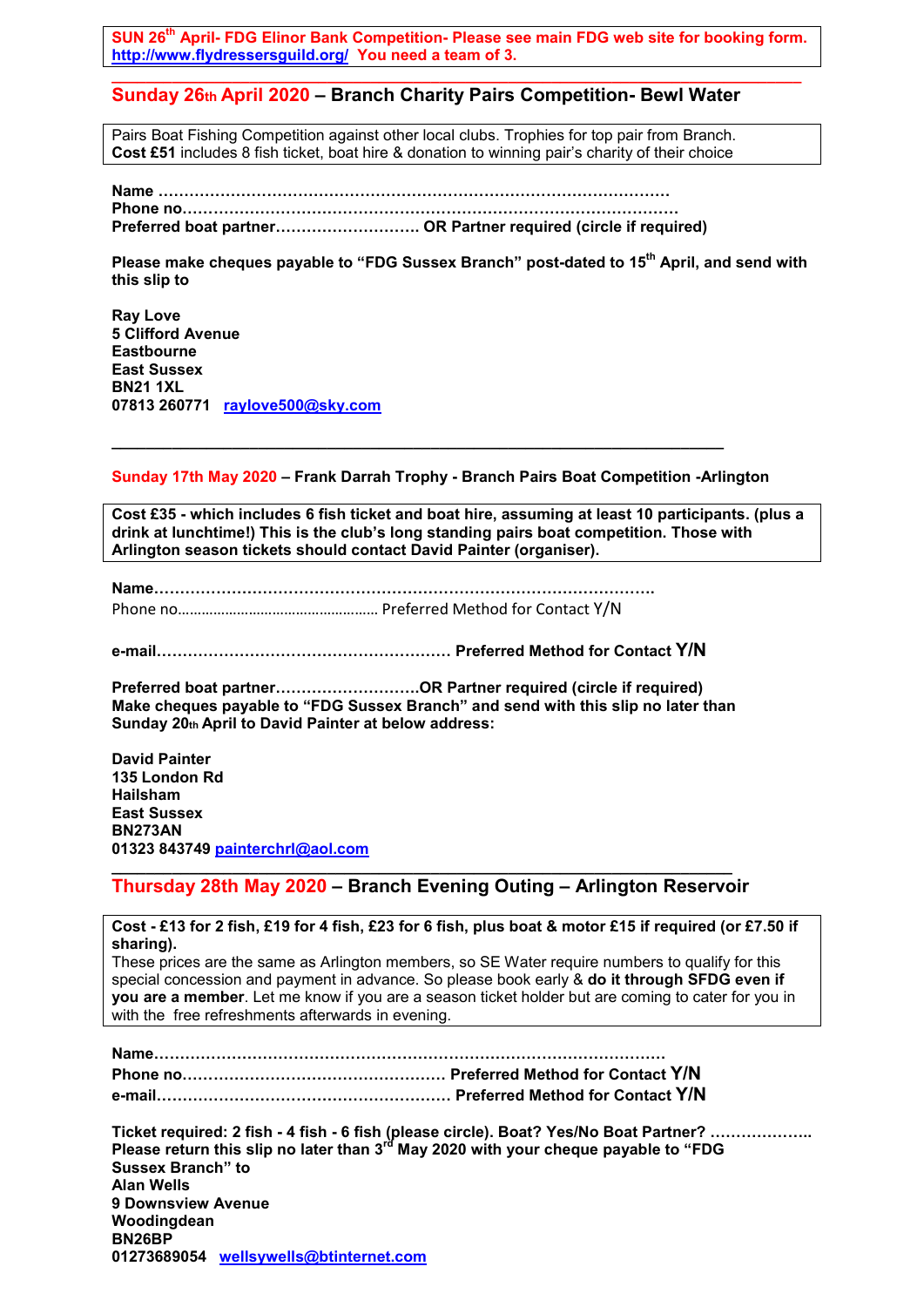#### **Carp on the Fly – Passies' Pond, Lancing and other venues**

**Cost varies – depends on venue . £15 ( Inc tea & bacon butty) at Passies, approx £8 for Falkenvil (Aug & Sept )**

**Venue ...................................... Date.......................**

**Name……………………………………………………………………………………. Phone no………………………………………….… Preferred Method for Contact Y/N e-mail………………………………………...…...… Preferred Method for Contact Y/N**

**Please let Alan Wells know your interest in any Carp event, with this slip, advising any preferences on dates by sending as soon as possible to:**

**\_\_\_\_\_\_\_\_\_\_\_\_\_\_\_\_\_\_\_\_\_\_\_\_\_\_\_\_\_\_\_\_\_\_\_\_\_\_\_\_\_\_\_\_\_\_\_\_\_\_\_\_\_\_\_\_\_\_\_\_\_\_\_\_\_\_\_\_\_\_\_\_**

**Alan Wells 9 Downsview Avenue Woodingdean BN26BP 01273689054 wellsywells@btinternet.com**

#### **Sunday 5th July 2020 – The Chris Croucher Memorial Stillwater Challenge – Chalk Springs, Arundel. This year the branch are subsidising this event as a tribute to Chris**

**Cost £45** - including bacon rolls for breakfast, barbecue, beer and wine and 4 fish ticket at one of the country's best clear water fisheries with the chance of a seriously large fish. **In memoriam to past member Chris Croucher. This is a great deal but closing the fishery is reliant on a minimum of 15 fishing -so let's have a good turnout please.**

Trophies for heaviest fish, heaviest bag etc, includes a 4 fish ticket prize from Chalk Springs plus others.

**Name…………………………………………………………………………………………..**

**Phone no………………………………………………………………………………………. Please return this slip, preferably by late April, with cheque payable to "FDG Sussex Branch" and post-dated 5th July 2020 to:**

**\_\_\_\_\_\_\_\_\_\_\_\_\_\_\_\_\_\_\_\_\_\_\_\_\_\_\_\_\_\_\_\_\_\_\_\_\_\_\_\_\_\_\_\_\_\_\_\_\_\_\_\_\_\_\_\_\_\_\_\_\_\_\_\_\_\_\_\_\_**

**Ian Dunk\_ 29 Windmill View, Brighton, East Sussex BN18TU 01273 542441 ian@iedelectrical.com**

#### **Saturday 29th August 2020 - John Watt Trophy (FDG Inter-Branch Boat Competition) – Draycote**

**All fishing costs paid by the branch** but you must be fully paid up member of the branch and the main guild.

If B&B is required this is paid by entrant. Maximum 8 people – (two teams of four)

**Name…………………………………………………………………………………………… Phone no……………………………………………………………………………………….. B&B for Friday night required- Yes / No (B&B approx £35 pp when sharing a twin room). Please return this slip to**

**Chris Nunn 53 Selby Rise Uckfield East Sussex TN22 5EE (phone 01827 765272) preferably by 14th April but in any event by mid-July**

**\_\_\_\_\_\_\_\_\_\_\_\_\_\_\_\_\_\_\_\_\_\_\_\_\_\_\_\_\_\_\_\_\_\_\_\_\_\_\_\_\_\_\_\_\_\_\_\_\_\_\_\_\_\_\_\_\_\_\_\_\_\_\_\_\_\_\_\_\_\_\_\_\_\_**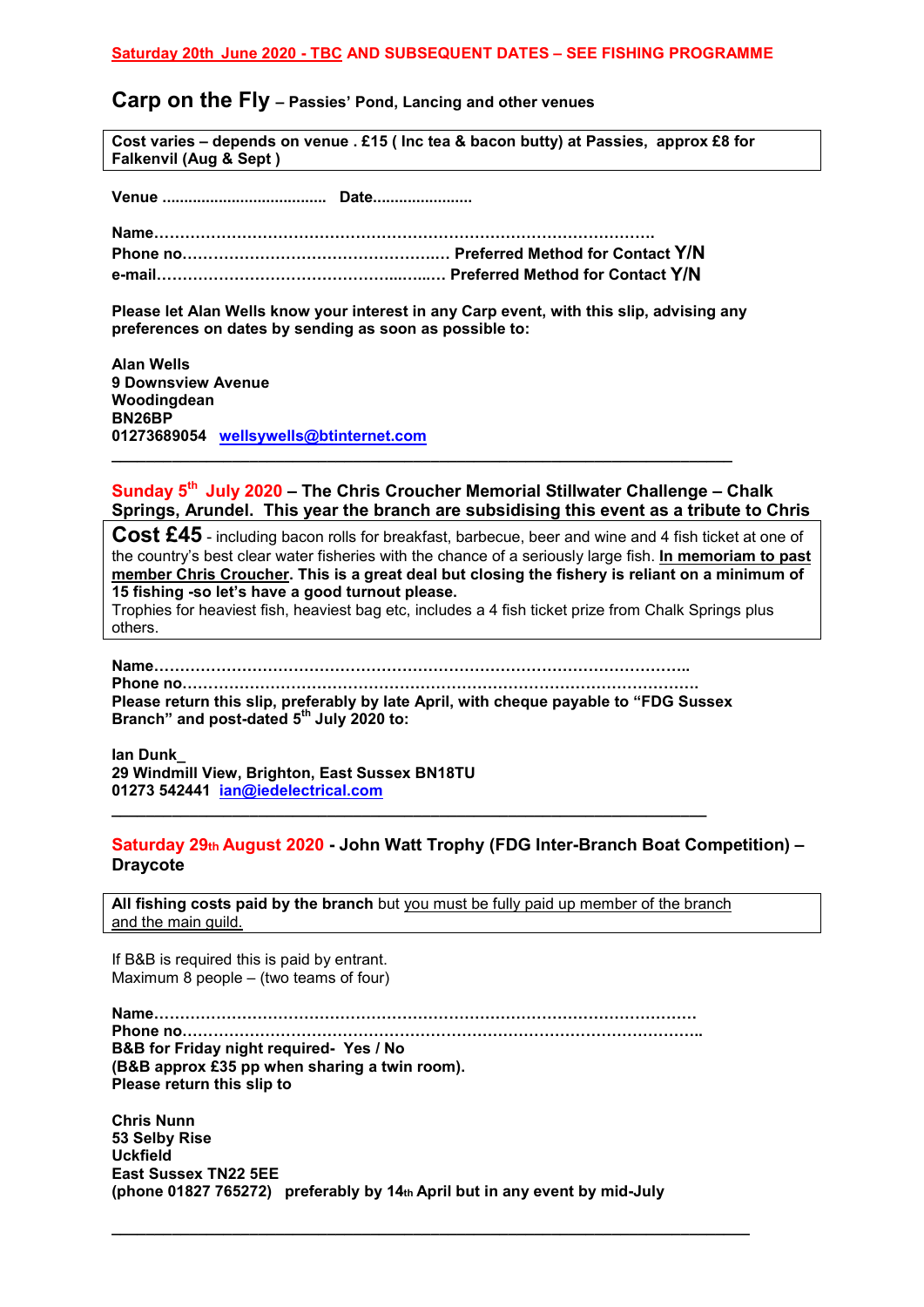## **Sunday 11th October 2020– Branch Trophy Day – Duncton Mill**

**Cost £38 for 4 fish ticket- A great club day with the chance of a trophy fish on this beautiful clear water fishery.** Trophies for best bag, best fish , best brown ,4 lake challenge etc

**Name…………………………………………………………………………………………… Phone no………………………………………….… Preferred Method for Contact Y/N e-mail………………………………………...…...… Preferred Method for Contact Y/N**

**Please return this slip with post-dated cheque dated 14th September 2019 payable to "FDG Sussex Branch" to**

**Peter Winder 17 St Helens Crescent Hangleton Hove BN3 8EP 01273 973499 peter.winder@btinternet.com no later than 18th September 2020 please**

# **Sunday/Mid-week in Nov T.B.C Grayling Fishing on Lower Itchen**

**Cost £45 TBC** . As this is a fairly specialised technique and some distance away, we share these outings with other clubs organised by Ray Burt but SFDG members should book via Andy Wood first. A great opportunity to fish on this renowned chalkstream for the "Lady of the Stream".

**Andy Wood 33 Fairfield Crescent Hurstpierpont West Sussex BN6 9SE** 01273 833845 or 07445 274967 tinter61@gmail.com

**Preferably no later than mid Oct 2020**